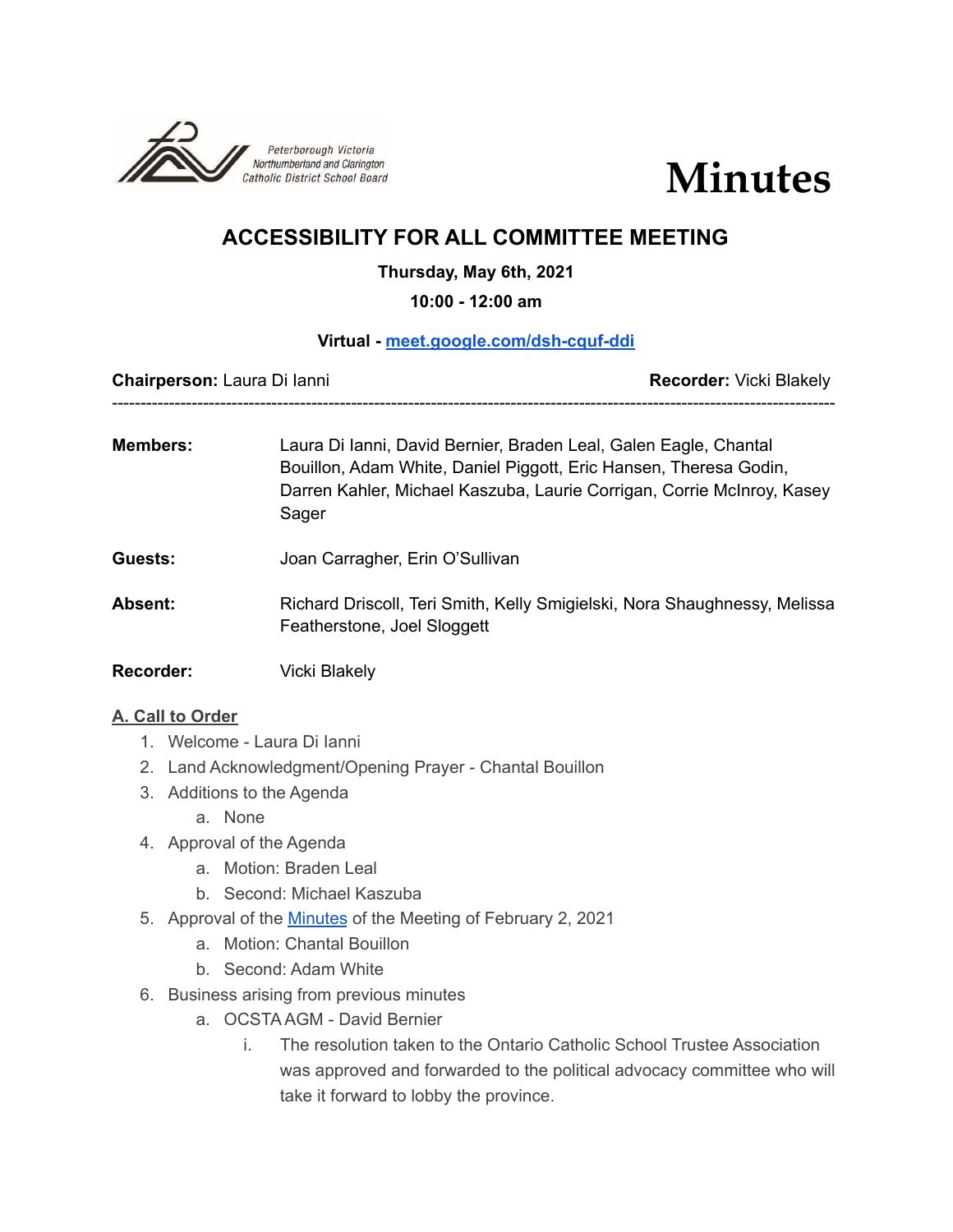ii. Trustee Bernier thanked everyone who worked to construct the resolution. Many other positive comments were received by trustees on the resolution at the annual general meeting.

## **B. Information and Discussion Items:**

- 1. Updates re: [Membership](https://docs.google.com/document/d/1qyCf43hqxekzhU6C9aRKoaSor-FDeQX7zm42zxChJAU/edit?usp=sharing) for 2020-2021 Laura Di Ianni
	- a. Welcomed Kasey Sager, the committee's first student representative, from St. Thomas Aquinas Catholic Secondary School.
- 2. Director's Address Strategic Priorities Joan Carragher

Joan Carragher discussed the Strategic Plan renewal that was deferred last year by the Board of Trustees. In reviewing and renewing that strategic plan, all key stakeholders are being consulted, with this being the final committee consultation. A presentation was made of the current strategic plan, priorities and goals. Stakeholder consultation is being sought through attendance of committees and multiple surveys for students, parents and staff. At the end of the presentation Joan Carragher opened the floor up to Accessibility for All Committee members to give feedback from an accessibility perspective.

Feedback from the committee was given in looking at accessibility and barriers in a more overall approach. To not just see barriers as physical, but to look at them as social, communication, literacy and environmental. Feedback was also given to ensure that language used in the renewal of the Strategic Plan is current and reflects accessibility in today's climate.

3. Review Multi-year [Accessibility](https://drive.google.com/file/d/15OcvNI__XiKiwgnVH7EkeHzk1zen8kiR/view) Plan and [2020-2021](https://docs.google.com/document/d/1ndIgbh-uX2zGePuk9aselydQGoPpZ3Z8C8yFp7p5PUE/edit?usp=sharing) Progress - Laura Di Ianni

Laura Di Ianni gave an overview of the progress in 2020-2021 with the website to be updated accordingly. The 2020-2021 Progress Chart continues to be updated as work evolves. Principals will need to be trained in regards to the five new administrative procedures. Updates in regards to these new administrative procedures have been given at the Special Education Advisory Committee and Catholic Parent Engagement Committee. The NAAW sub-committee will continue with the plans for National Accessibility Awareness Week. Information and Communication - accessibility training for administrative assistants has been completed and is upcoming for school secretaries. The Accessibility Compliance Report will be completed and submitted in June.

Laurie Corrigan gave a presentation on the five new administrative procedures that replaced administrative procedure 705. The new procedures will be in place until 2026. The five administrative procedures cover employment, information and communication, transportation, public spaces, and customer service. Noticeable changes were under the areas of responsibility; superintendents, principals, managers and progress indicators.

- a. New Administrative Procedures
	- i. Accessibility and Barrier-Free Learning and Work [Environments:](https://www.pvnccdsb.on.ca/wp-content/uploads/2021/04/818-AP-Accessibility-and-Barrier-Free-Learning-and-Work-Environment-Employment.pdf) **[Employment](https://www.pvnccdsb.on.ca/wp-content/uploads/2021/04/818-AP-Accessibility-and-Barrier-Free-Learning-and-Work-Environment-Employment.pdf)**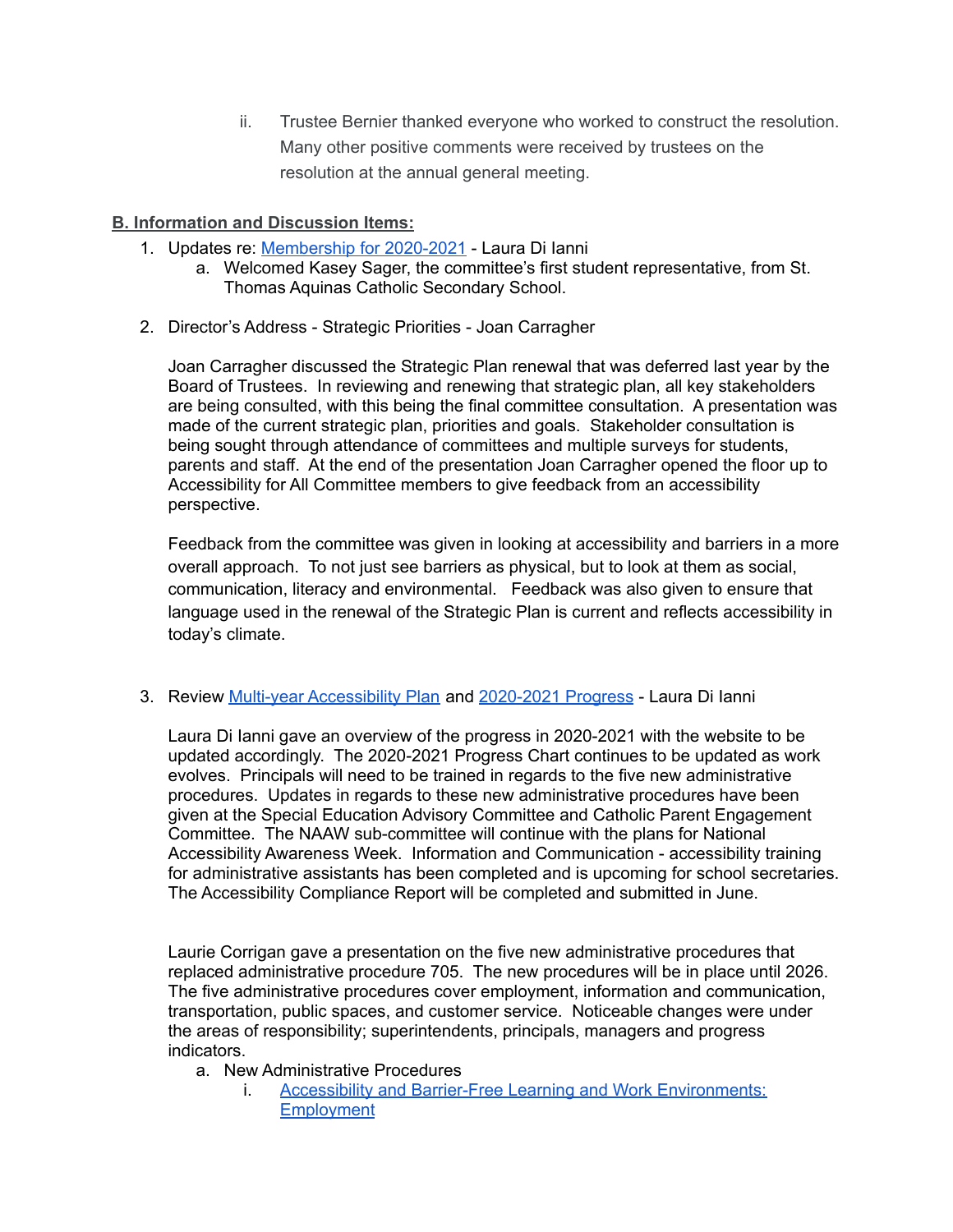- ii. Accessibility and Barrier-Free Learning and Work [Environments:](https://www.pvnccdsb.on.ca/wp-content/uploads/2021/04/819-AP-Accessibility-and-Barrier-Free-Learning-and-Work-Environment-Information-and-Communication.pdf) Information and [Communication](https://www.pvnccdsb.on.ca/wp-content/uploads/2021/04/819-AP-Accessibility-and-Barrier-Free-Learning-and-Work-Environment-Information-and-Communication.pdf)
- iii. Accessibility and Barrier-Free Learning and Work [Environments:](https://www.pvnccdsb.on.ca/wp-content/uploads/2021/04/820-AP-Accessibility-and-Barrier-Free-Learning-and-Work-Environment-Transportation.pdf) **[Transportation](https://www.pvnccdsb.on.ca/wp-content/uploads/2021/04/820-AP-Accessibility-and-Barrier-Free-Learning-and-Work-Environment-Transportation.pdf)**
- iv. Accessibility and Barrier-Free Learning and Work [Environments:](https://www.pvnccdsb.on.ca/wp-content/uploads/2021/04/821-AP-Accessibility-and-Barrier-Free-Learning-and-Work-Environment-Design-of-Public-Spaces.pdf) Design of Public [Spaces](https://www.pvnccdsb.on.ca/wp-content/uploads/2021/04/821-AP-Accessibility-and-Barrier-Free-Learning-and-Work-Environment-Design-of-Public-Spaces.pdf) and [Appendix](https://www.pvnccdsb.on.ca/wp-content/uploads/2021/04/821-Appendix-A-Accessibility-and-Barrier-Free-Learning-and-Work-Environment-Design-of-Public-Spaces.pdf) A
- v. Accessibility and Barrier-Free Learning and Work [Environments:](https://www.pvnccdsb.on.ca/wp-content/uploads/2021/04/822-AP-Accessibility-and-Barrier-Free-Learning-and-Work-Environment-Customer-Service.pdf) [Customer](https://www.pvnccdsb.on.ca/wp-content/uploads/2021/04/822-AP-Accessibility-and-Barrier-Free-Learning-and-Work-Environment-Customer-Service.pdf) Service
- 4. National Accessibility Awareness Week: May 31 June 4, 2021 Adam White
	- a. Addressing Attitudinal Barriers PVNC [Accessibility](https://www.pvnccdsb.on.ca/wp-content/uploads/2019/02/Accessibility-Brochure-2018.pdf) Brochure

Adam White gave an overview of the PVNC Accessibility Brochure, working away from barriers as just being physical, to realize that barriers for people that live with disabilities are in place around us in society. Focusing on the Attitudinal Barrier, explaining that how we communicate and the empathy approach can make a difference to someone living with disabilities.

b. 2021 Vision and Plan

As preparations are underway for NAAW, the sub-committee is shifting how barriers are defined to include social accessibility, communication accessibility, literacy accessibility, and environmental accessibility. Accessibility is more than just ramps and sliding doors, expanding to other architectural aspects and societal impacts.

Red Shirt Day - Wednesday - will create a more inclusive week. Focussing on all of us together, instead of individuals helps students ideally see themselves as agents for change and accessibility for all around us. Inclusivity. Using simple but effective approaches this year in the classroom.

- 5. Updates from stakeholders Committee Members
	- a. Plant
		- i. none
	- b. Information Technology
		- i. none
	- c. Transportation
		- i. none
	- d. Special Education
		- i. The five new Administrative Procedures were brought forward at the last Special Education Advisory Committee meeting.
	- e. Human Resources
		- i. Upcoming training for principals and employees.
		- ii. Accessibility Standards for Customer Service presentation will be shared with members, with feedback welcomed from members by May 14, 2021.
	- f. Health and Safety
		- i. none
	- g. Communications
		- i. none